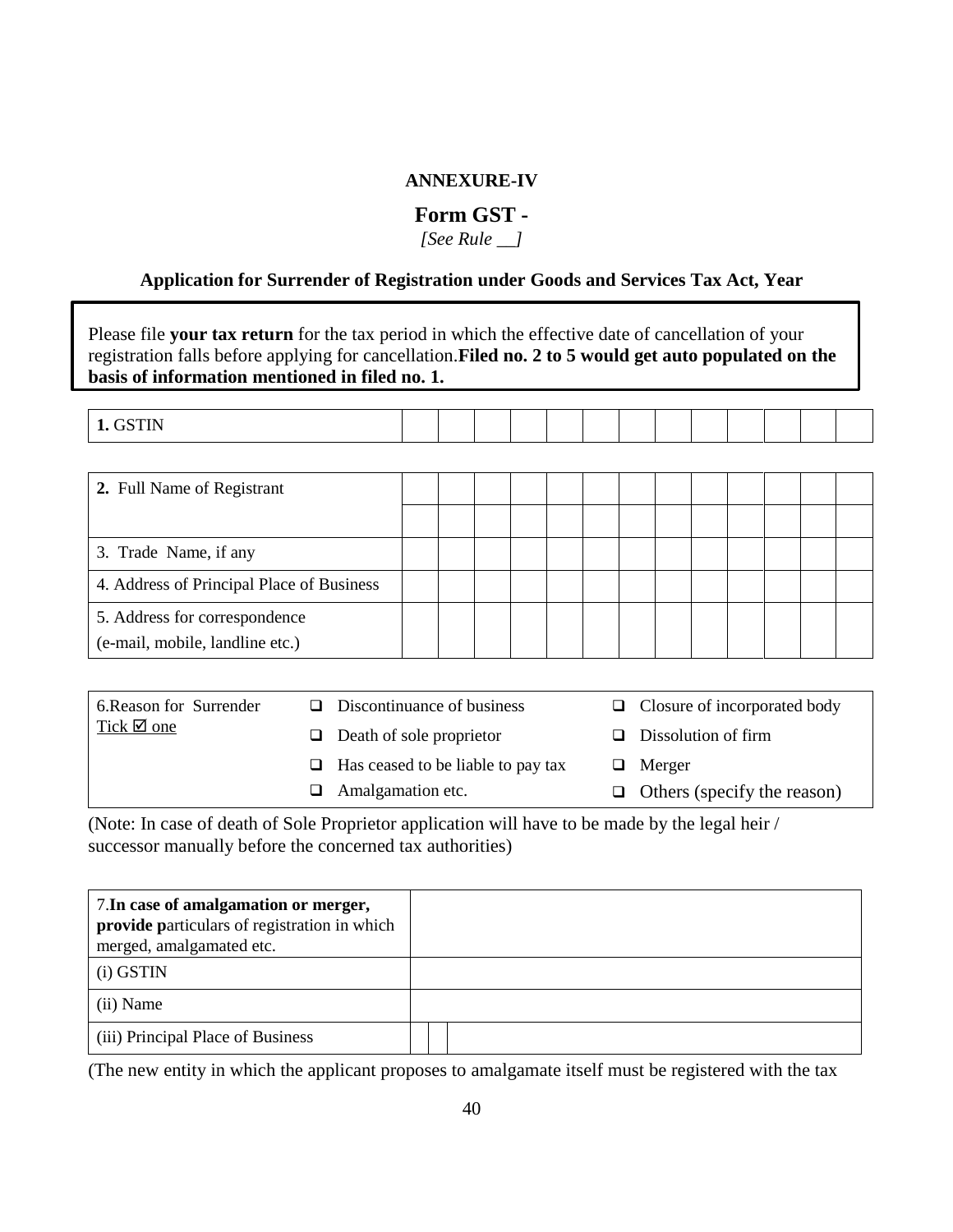## authority before the filing of the surrender application. This application can only be made after that.)

| 8. Date from which registration under -----Act, 20-- is to be |                   |  |       |  |      |
|---------------------------------------------------------------|-------------------|--|-------|--|------|
| surrendered                                                   | $\underline{Day}$ |  | Month |  | Year |

| 9. Amount of GST payable in respect                                       | Turnover | Tax         |             |  |  |  |  |
|---------------------------------------------------------------------------|----------|-------------|-------------|--|--|--|--|
| of goods / capital goods held on the<br>date of surrender of registration |          | <b>CGST</b> | <b>SGST</b> |  |  |  |  |
| (Rs.)                                                                     |          |             |             |  |  |  |  |

| 10. Details of amount of GST $\vert$ i) Date of deposit |                             |     |  |       |  | $\overline{\phantom{a}}$ |      |  |  |  |
|---------------------------------------------------------|-----------------------------|-----|--|-------|--|--------------------------|------|--|--|--|
| paid as calculated at 9<br>above. (This needs to be     |                             | Day |  | Month |  |                          | Year |  |  |  |
| amended in view of ii) Challan No.                      |                             |     |  |       |  |                          |      |  |  |  |
| maintenance of ITC / Cash<br>Ledger)                    | (iii) Name of Bank & Branch |     |  |       |  |                          |      |  |  |  |
|                                                         |                             |     |  |       |  |                          |      |  |  |  |
|                                                         |                             |     |  |       |  |                          |      |  |  |  |

# 11. Verification

(i) I/We \_\_\_\_\_\_\_\_\_\_\_\_\_\_\_\_\_\_\_\_\_\_\_\_ hereby solemnly affirm and declare that the information given hereinabove is true and correct to the best of my/our knowledge and belief and nothing has been concealed therefrom.

(ii) I/We undertake to discharge any tax liability which is found to be payable subsequent to the surrender of registration and the tax authorities shall be free to take any action as prescribed in the law.

| <b>Signature of Authorised Signatory</b> |  |
|------------------------------------------|--|
| <b>Full Name</b>                         |  |
| Designation/Status                       |  |